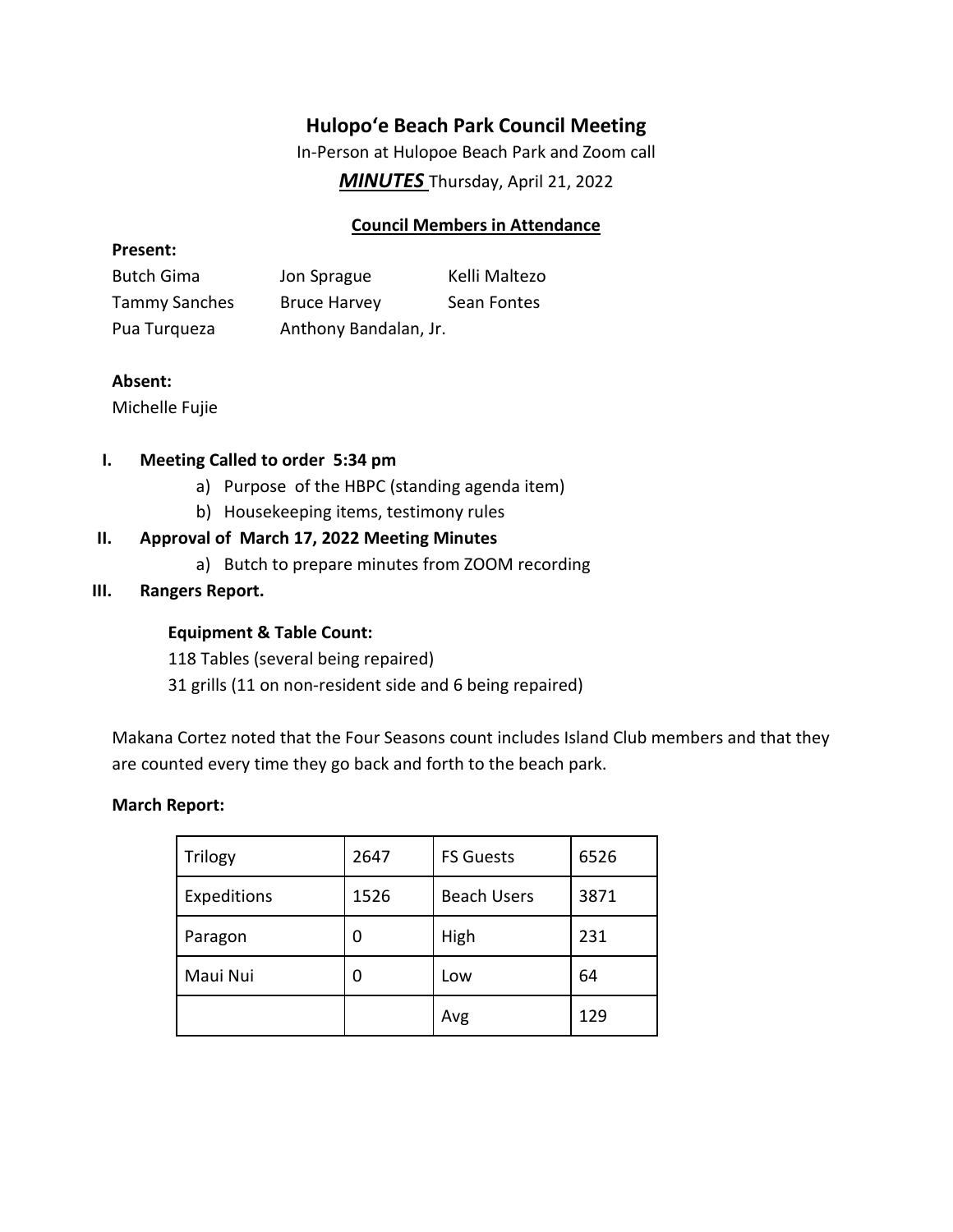#### **IV. Public Testimony**

Stephen Ferguson, in person, stated that he noticed a broken table by the local side.

## V. **OLD Business**

- a) Continued discussion on limiting access to HBP for non-residents
	- Butch Review of Council session on 4/05. Gate to HBP that residents can go through and non-residents without reservations would need to access HBP through an alternative access. Phase I would address "day trippers" and Phase II would residents/non-residents. The guiding principles for the HBP Council in this process of limiting access is to be fair, transparent and biased towards residents.
	- Kelli For historical purposes, there is a growing concern from residents on nonresidents use of HBP. Phase I would be done on a 6-month trial and we would receive feedback from the community.
	- Bruce Trilogy is grandfathered in so no issue.
- b) Resumption of in-person HBPC meetings at the Senior Center
	- Butch Will check to see if we can resume meetings in-person at Senior Center. If can't meetings will continue to be virtually on ZOOM.

## **VI. Public Testimony**

- Stephen Ferguson, in person, there should be a maximum limit set for Trilogy? Kelli: We will need to check with Pulama.
- Kari Bogner, in person, how would non-residents be identified? Is plan to implent Phase I and Phase II at the same time? Butch: Implement Phase I first and it would address Day trippers since they don't contribute to the economy here.
- Saul Kahihikolo, ZOOM chat, will HBPC phases be open to public or review and approval before implementation? Butch: Yes
- Marie Romero, on ZOOM chat, teachers of Lāna'i High & Elementary school planning an end of the year barbeque on 5/11 for 116 staff members. Butch: Because of size of group may need a permit.

## **VII. NEW Business**

a) Beach Park Updates

Noemi -

- New Park Ranger hired and still recruiting for 1 more position.
- Painting being done on curbs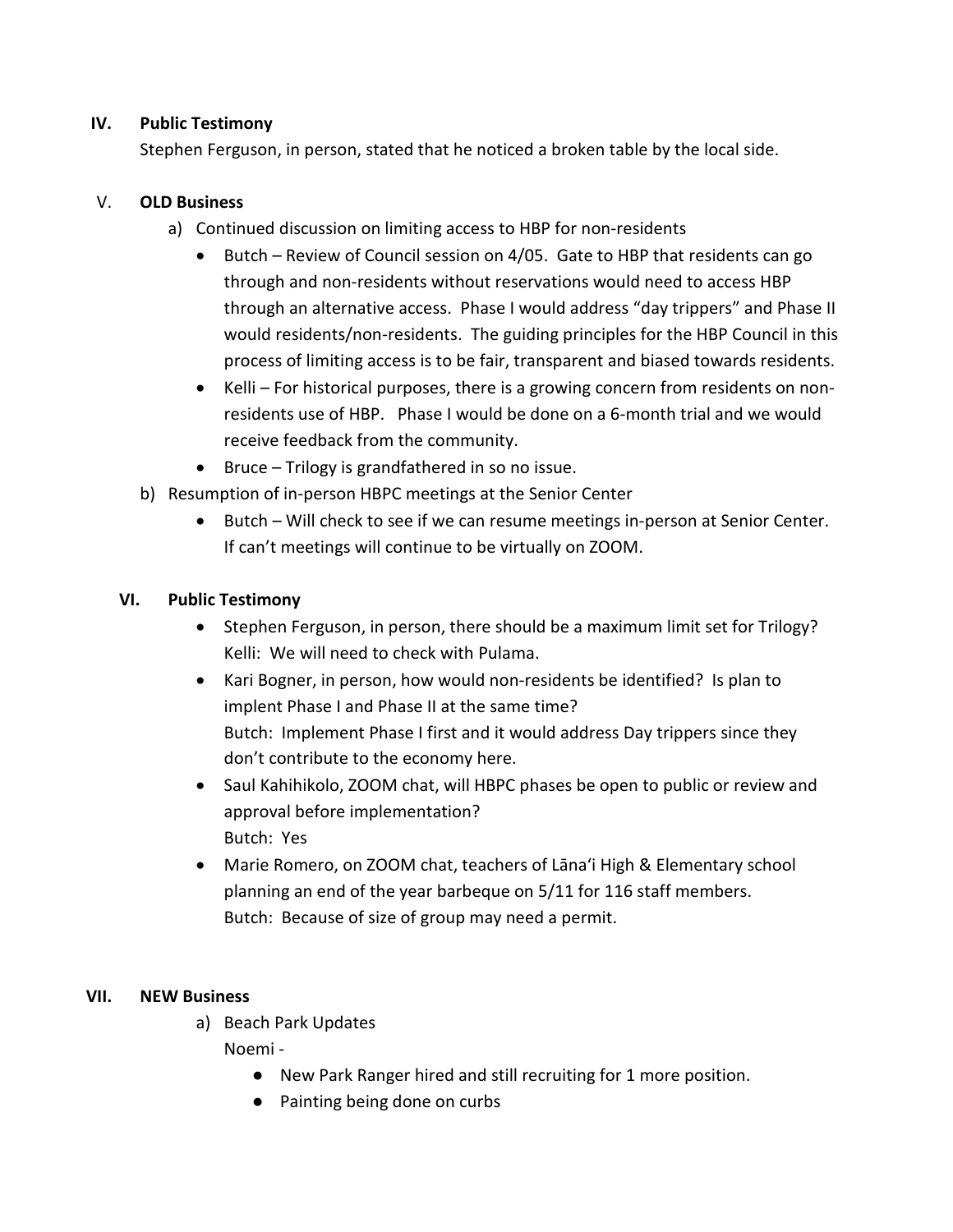- Waiting on cameras
- Keiki pond repair being done to stairs
- Hole along the coastline to Pu`u Pehe. DLNR has been informed and are has been roped off.
- b) Camping Updates
	- Butch This was added to agenda because of an incident that happened on 4/15/2022. Complaint was made to Rangers on non-resident group camping at HBP. When resident camping opened, it was not discussed if non-resident sponsorship was included.
	- Kelli HBPC does not have authority to make decisions and the HBP is a private beach park.

## **VIII. Public Testimony**

- Thalia Salizar, in person. Resident for 11 years, part time for 4 years. Question on if non-resident camping is allowed because saw the big group that camped on 4/15/2022. Groups should be camping on grassy side.
- Kamalani Ranis, in person. Voiced concern about being told that there would be no sponsorship camping after incident on 4/15/2022.
- Alyssa Bautista, in person. Voiced concern about the camping incident on 4/15/2022. Sponsorship papers were completed and it wasn't an organized group. Requested statement on what the rules are.
- Stephen Ferguson, in person. Heard about incident on 4/15/2022 and suggests that there be an exemption if they are camping for teaching purposes.
- Ann Riley, on ZOOM chat. Asked if non-resident camping opening up in the future?
- Susan Osako, in person. Suggestion to have plaques on the tables designating tables for residents.
- Noemi Barbadillo, on ZOOM. When camping opened up for residents, it wasn't clear that non-resident sponsorship would be not be authorized. After the incident this past weekend it should now be clear that at this time, camping is for residents only. The incident was very confusing and there was a lot of miscommunication. Any group camping requests needs to be requested in advance and it's presented to the HBPC for review.

#### **IX. ANNOUNCEMENTS**

a) Jon – If come across a downed seabird, call conservation (808) 563-0013 for assistance.